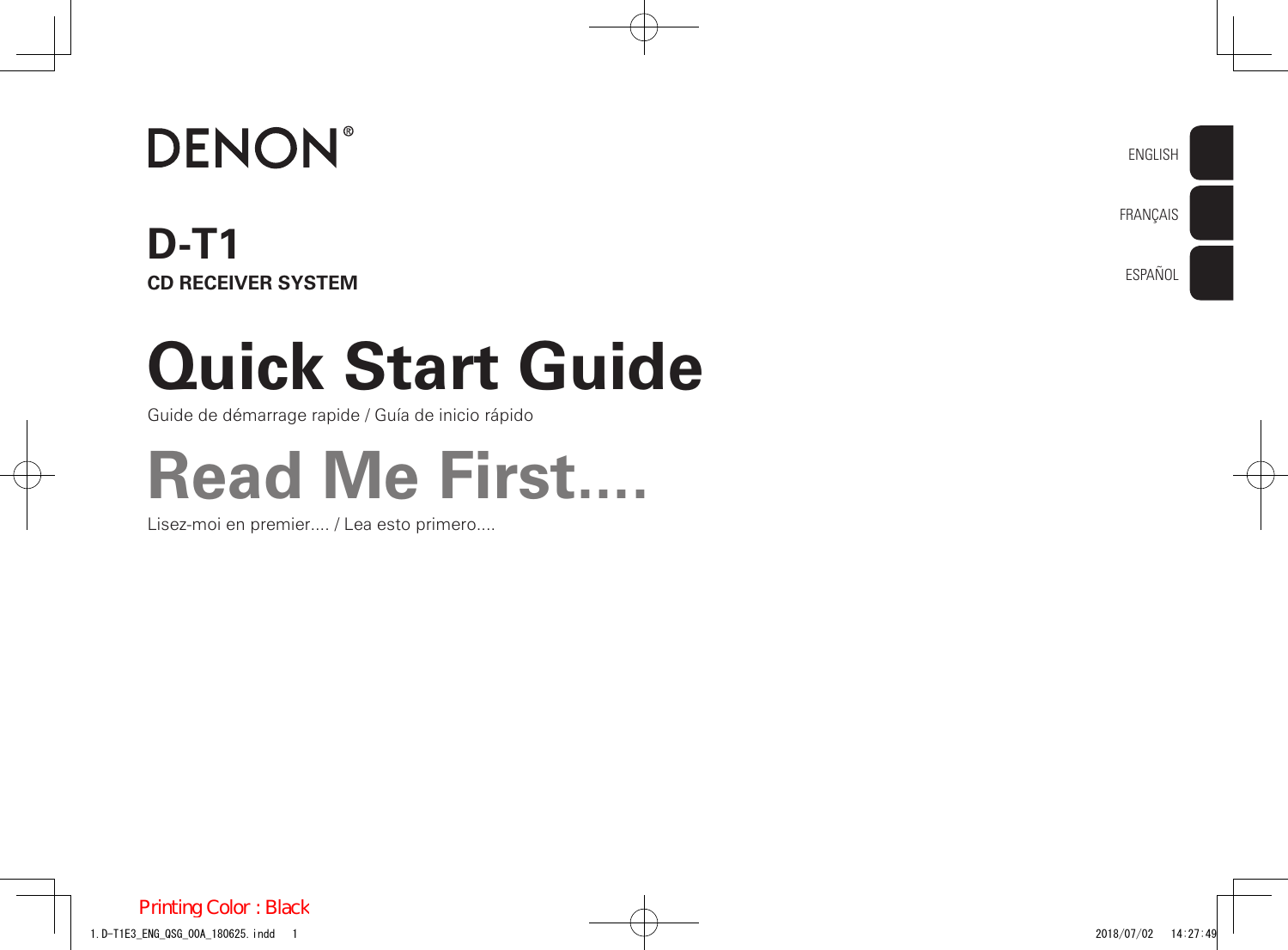Thank you for choosing a Denon CD receiver system. This guide provides step-by-step instructions for setting up your CD receiver system.

#### **Please do not return this unit to the store – call for assistance.**

#### **If you need help… :**

If you need additional help in solving problems, contact Denon customer service in your area.

For details, see the Denon homepage.

www.denon.com

## **Welcome Before You Begin**

### **What's In the Box**

| Quick Start Guide                             | FM indoor antenna                  |  |
|-----------------------------------------------|------------------------------------|--|
| Safety Instructions                           | AM loop antenna                    |  |
| Notes on radio                                | Remote control unit<br>$(RC-1229)$ |  |
| Warranty<br>(for North America<br>model only) | LR03/AAA batteries                 |  |
| CD receiver                                   | Speaker systems                    |  |
| Power cord                                    | Speaker cables                     |  |

• These drawings are for illustrative purposes only and may not represent the actual product(s).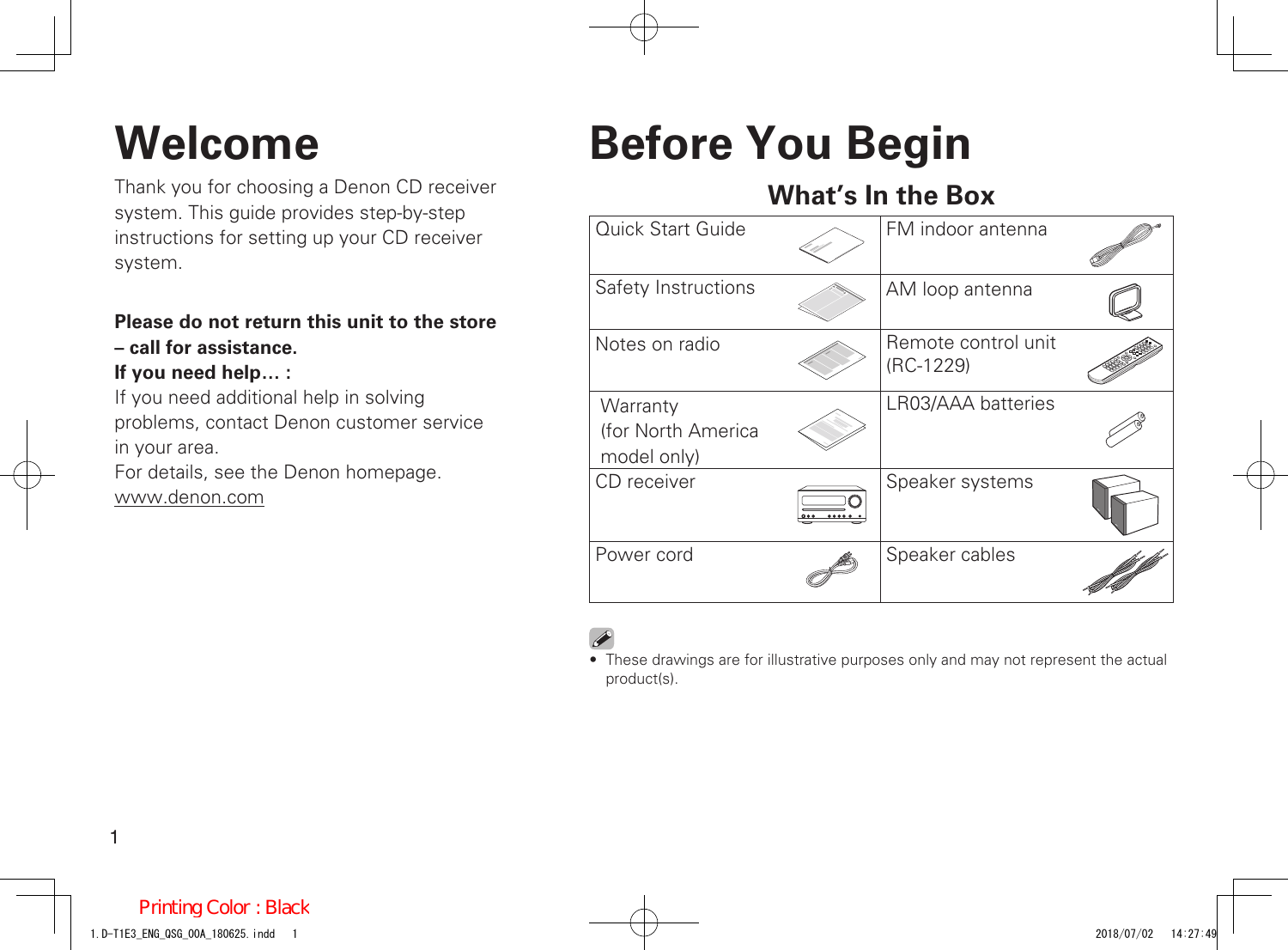

**1**

Connect the left and right speakers to the D-T1.



cord from the D-T1 to a power outlet. Insert the batteries into the remote.

#### □ Connecting a FM/AM antenna



• See "AM loop antenna assembly" on the next page for instructions on how to assemble the AM loop antenna.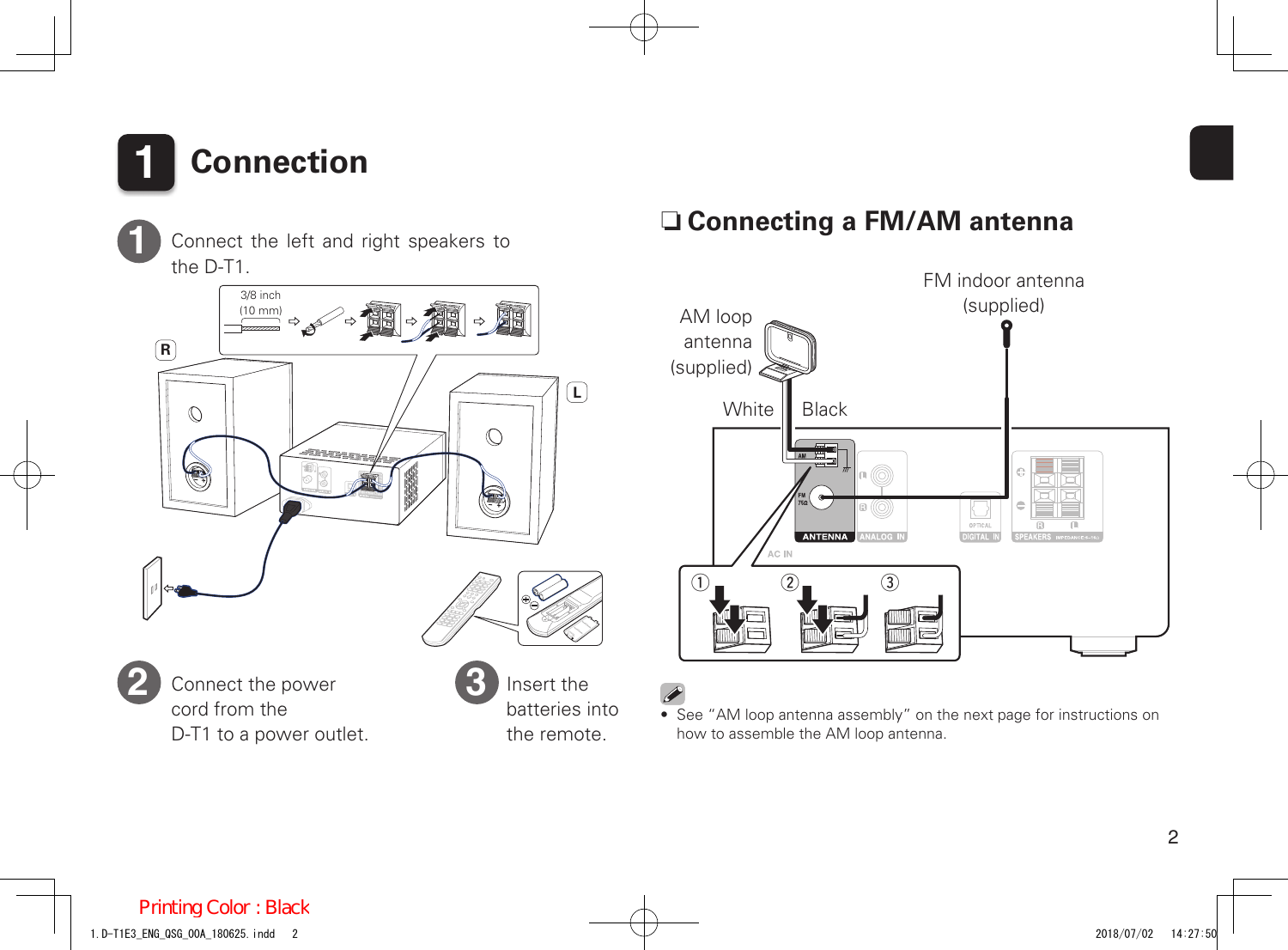#### $\Box$  **AM loop antenna assembly**  $\Box$  **Play a CD**

- **Put the stand section through the bottom of the loop antenna from the rear and bend it forward.**
	- **Insert the projecting part into the square hole in the stand.**







**3**

- **Press CD to switch the input source to "CD". 1**
- **Insert a disc. 2**

**Press**  $\blacktriangleright$ **/11.** Playback starts.

**1**

**2**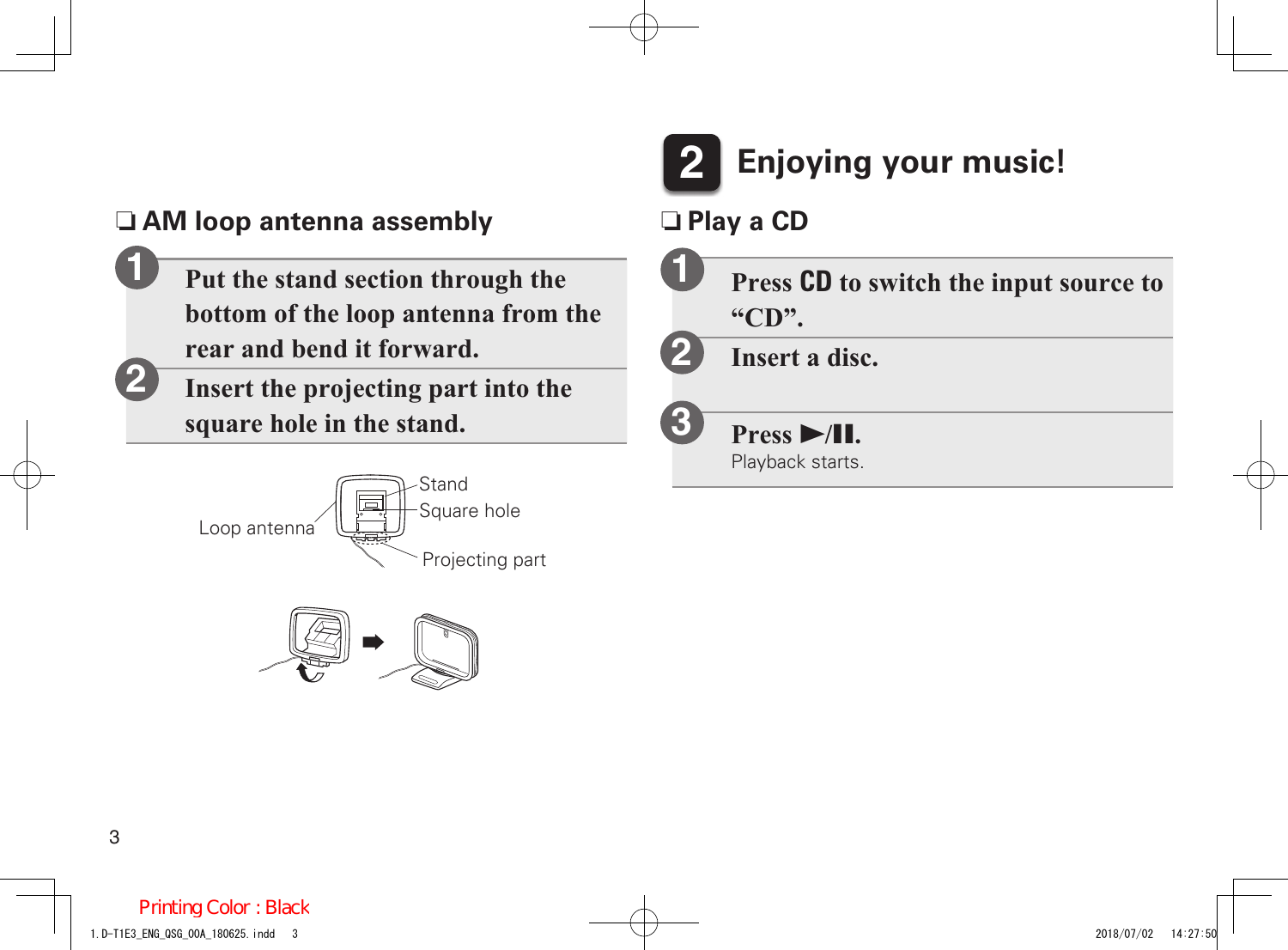

#### □ Listening to FM/AM broadcasts

Use FM or AM to select the reception stations. (FM: 30 stations, AM: 10 stations) **band.**

- **Use TUNE + or TUNE to select the station you want listen to.**
- 

**1**

**2**

• Pressing MODE while an FM signal is being transmitted changes the FM reception mode between STEREO and MONO reception modes. Set to mono reception mode if the signal is too weak for stable stereo reception. Factory default is "STEREO".

### □ Listening to preset **FM/AM** stations

This unit can be preset with a total of 40 broadcast



The reception frequency and reception mode are preset.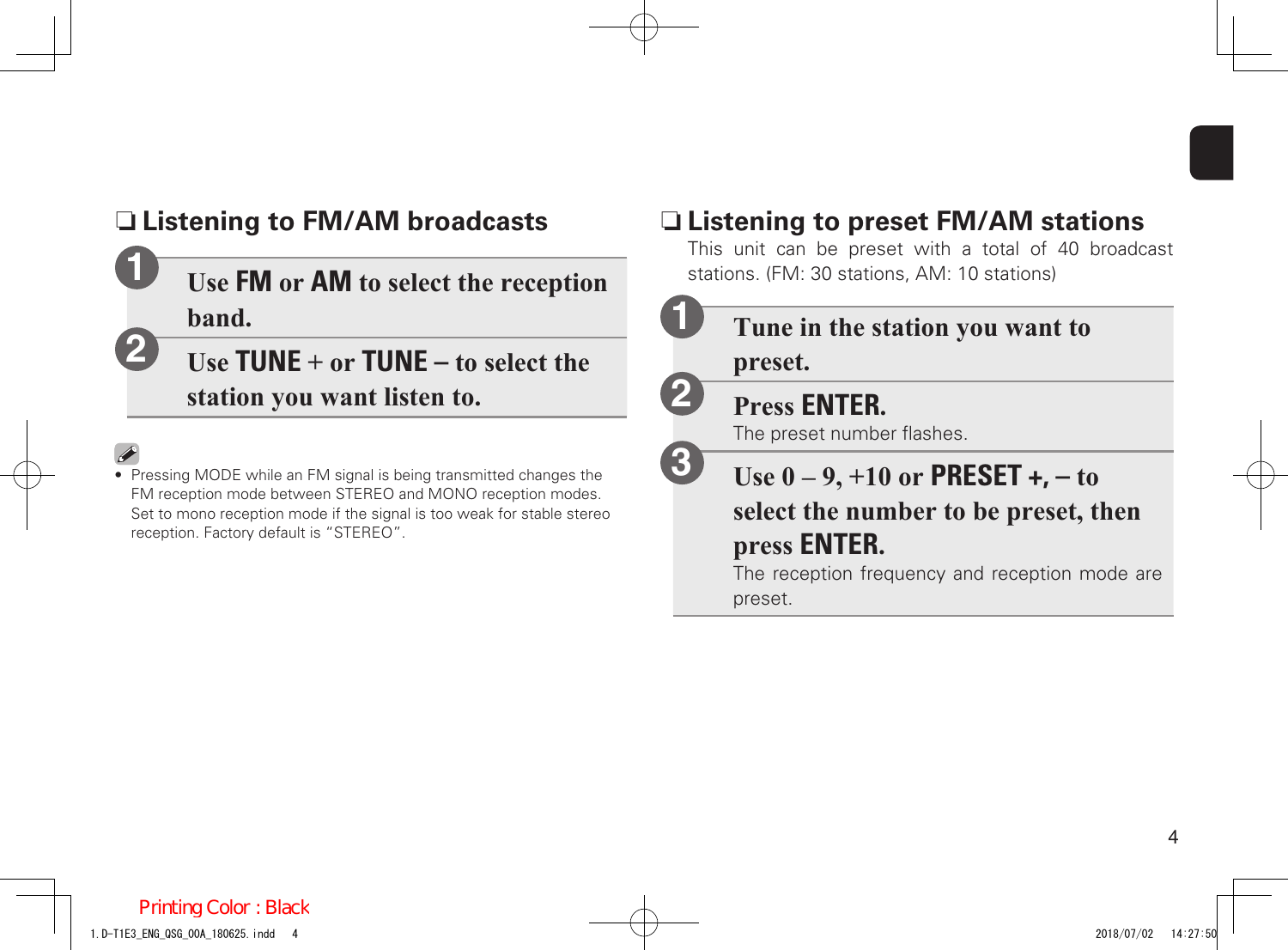### n **Enjoying music using Bluetooth**

#### **Press Bluetooth to switch the input source to "BT AUDIO".**

When using for the first time, the unit will go into the pairing mode automatically and "PAIRING" will appear on the display of the unit.



**Activate the Bluetooth settings on your mobile device.**



**3**

**4**

## **Select "Denon D-T1"**

**from the Bluetooth device list on your mobile device.**

• Enter "0000" when the password is requested on the screen of the Bluetooth device.

**Play music using any**  app on your device.



Bluetooth

Denon D-T1  $\begin{bmatrix} 1 \\ 2 \end{bmatrix}$ 



To reconnect a previously paired Bluetooth device, Start at step 2.

**1**

**2**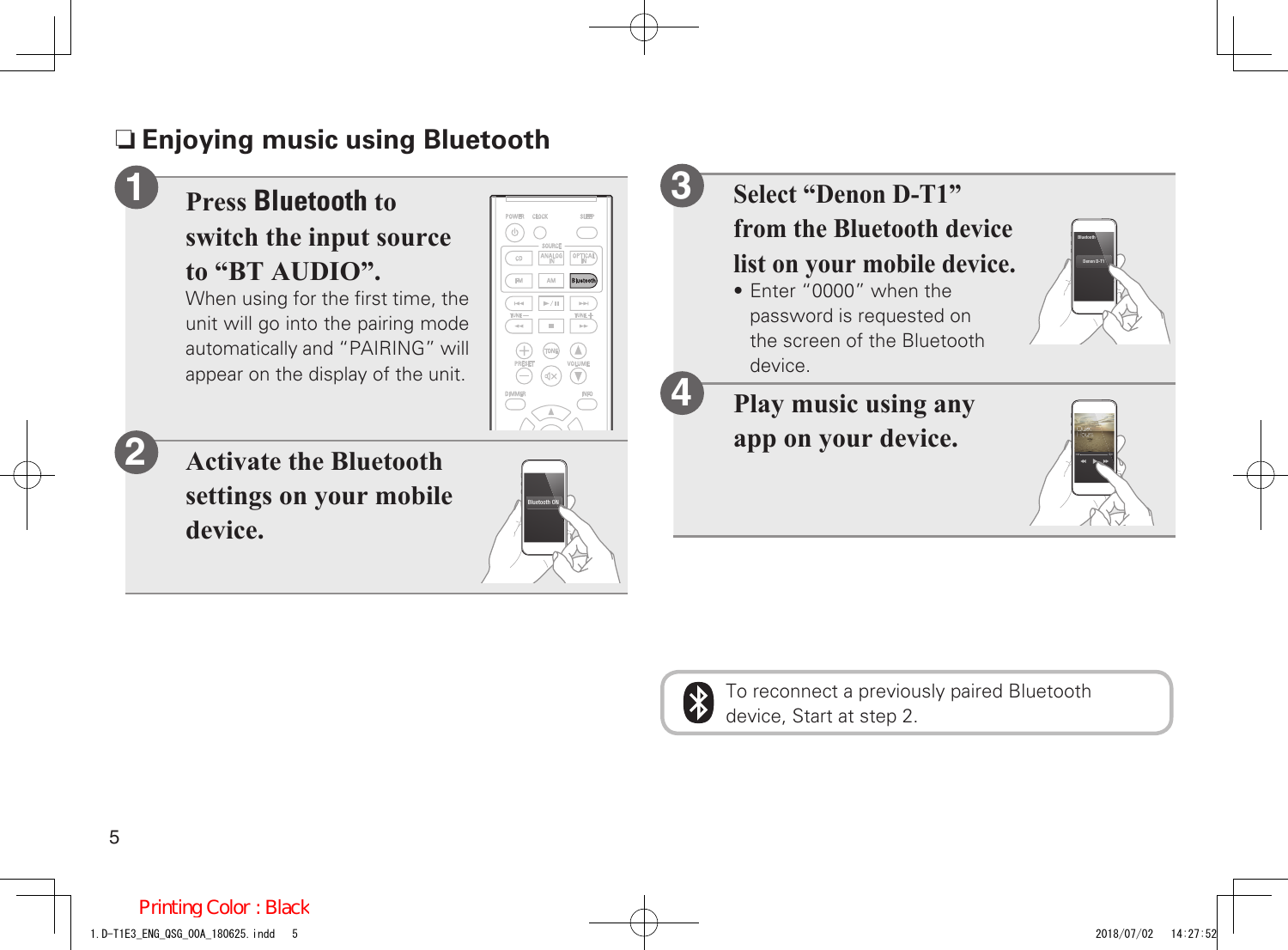## **Owner's Manual**

- For more information, visit www.denon.com
- Refer to the Online Manual for other functions information and operation procedure details. manuals.denon.com/DT1/NA/EN/



#### Online Manual